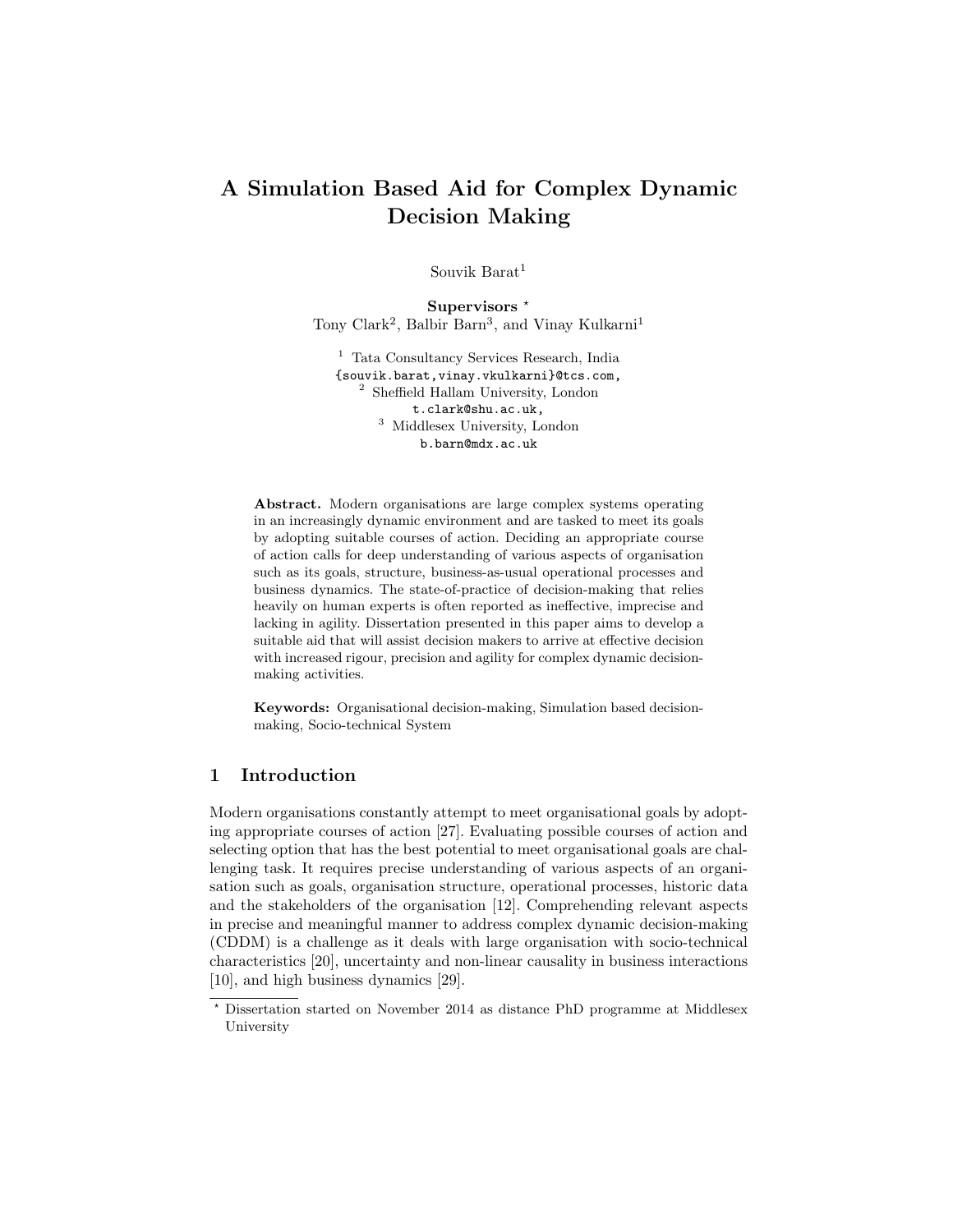The industrial practice of organisational decision-making heavily relies on human experts who are aided with primitive tools such as spreadsheets, word processors, and diagram editors. Though adequate for capturing and collating the required information, these tools offer limited analysis support if at all [19]. This limited use of technological aids in analysing information make the decisionmaking activities time-, effort- and intellectually-intensive endeavors. Reports from leading consulting institutions such as McKinsey and Harvard Business Review [15, 22] often state this state-of-the-practice as biased, based on shortterm emotion and imprecise for current business context. The problem is more critical for CDDM kinds of decision-making problems due their inherent characteristics.

Dissertation presented in this paper attempts to improve the situation by conceptualising and developing a simulation platform for organisational decisionmaking, precisely for CDDM. In particular, the research aims to improve precision, reduce personal biases, consider short term and long term effects, reduce the excessive burden on human experts and provide a-priori indication in shorter time window by introducing a simulation-based evaluation platform to the decision makers. The primary contributions of this research work are a) a language or meta-model to specify CDDM problems in a comprehensive manner, and b) a simulation platform for a-priori evaluation of decisions through what-if and if-what analyses. These two research contributions form the core enabling technology of an overarching solution<sup>1</sup> that aims to address organisational decisionmaking problem using a pragmatic business facing decision-making framework wherein the practitioners can capture enterprise using problem specific terminologies and pose their questions leading to decision-making using higher-level language abstraction.

This paper presents an overview of proposed research agenda, research progress and the plan toward the completion. The paper proceeds as follows: section 2 presents research motivation and objectives; methodology adopted for this research is presented in section 3; the research overview including the problem formulation, high-level approach and validation plan is discussed in section 4. Paper concludes with a brief summary on research progress, achievements and future plans.

# 2 Research Motivation and Objectives

Industry practice follows refinement-based methods such as Incremental method [24] and Carnegie Method [11] for organisational decision-making. These decisionmaking methods are essentially guided by set of decision questions that includes: What are the overall goals? Are there any dependencies between these goals? What are the course of actions to achieve them? How do these course of action impact the goals? How they differ qualitatively and quantitatively? The excessive dependency on human cognitive capability and limited utilisation of technological aids to answer these decision questions results into ineffective decisions.

<sup>1</sup> http://www.tcs.com/research/Pages/Model-Driven-Organization.aspx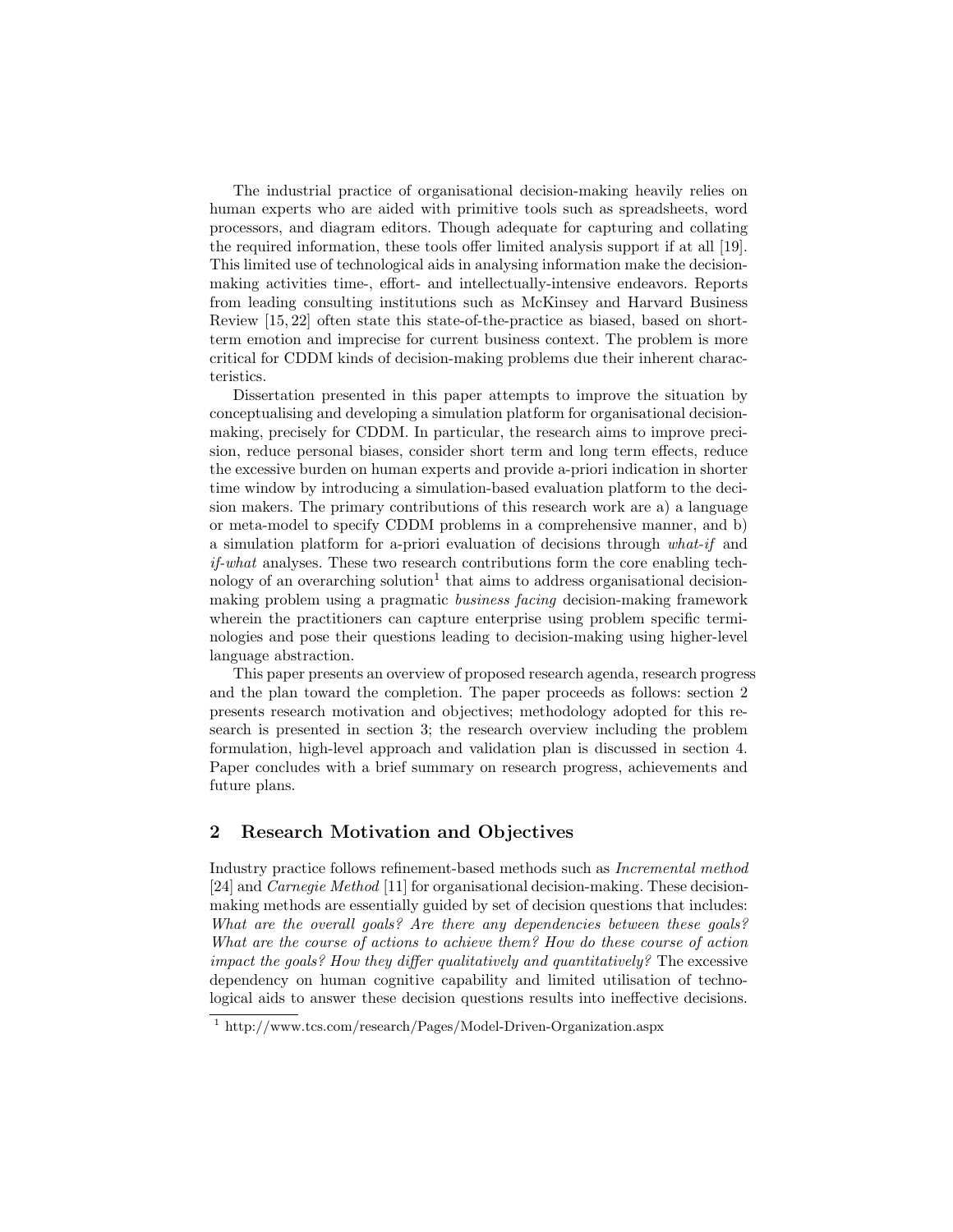Essentially, the decisions are often biased as the information syntheses are based on personal interpretation [15], limited to short term benefit due to cognitive limitation [22], and not precise enough due to lack of tool assisted analyses [19]. In contrast, the practitioners expect better decision-making approach and tool support that can improve precision, reduce personal biases, consider short term and long term effects, reduce excessive burden on human experts and provide a-priori indication about the efficacy of decisions.

This perceived poor view of the state-of-practice of decision-making (particularly for CDDM) elicits a research question: What kinds of technological aids will help decision makers to arrive at precise, unbiased and effective decisions? The dissertation presented in this paper focuses on technical aspect of this broad research question wherein the key objectives considered are:

- 1. Improve precision and effectiveness of the decisions with appropriate machinery to evaluate them a-priori.
- 2. Reduce excessive dependency of human experts to understand short-term and long-term implications.
- 3. Improve the agility of organizational decision-making, i.e., reduce the analysis time and effort, with automation.

## 3 Research Methodology

This dissertation adopts Design Science Research (DSR) methodology proposed by Hevner in [14] for conducting research activities. Primarily, it follows three DSR cycles namely *relevance cycle, design cycle* and *rigor cycle* using the five research activities: problem statement conceptualisation, exploration of state-ofthe-art and state-of-the-practice of organisational decision-making, conceptualization of proposed approach, implementation of conceptualized approach, and research validation. The iterative execution of two activities - a) problem statement conceptualisation and b) exploration of state-of-the-art and state-of-thepractice of organisational decision-making form the relevance cycle. The problem statement conceptualisation activity considers practitioner's views and industrial reports. The exploration of state-of-the-art and state-of-the-practice of organizational decision-making uses two methods - literature review based exploration and experiment based exploration to understand the capabilities and limitations of existing approaches and tooling infrastructures in the context of CDDM. Literature review based exploration adopts evidence-based secondary studies, such as systematic mapping study (SMS), [25] and experiment based exploration uses synthetic but close to real life case studies.

The design cycle comprises three iterative activities namely conceptualization of proposed approach, implementation of conceptualized approach, and research validation. This research adopts meta-modelling approach to arrive at suitable conceptual model and language processing paradigm for implementation artefacts. The research validation is based on Artificial and Ex-Post [26] evaluation strategy. It is  $Ex\text{-}Post$  as the evaluation to be performed after design and development of research artefact, and *Artificial* as the synthetic case studies illustrating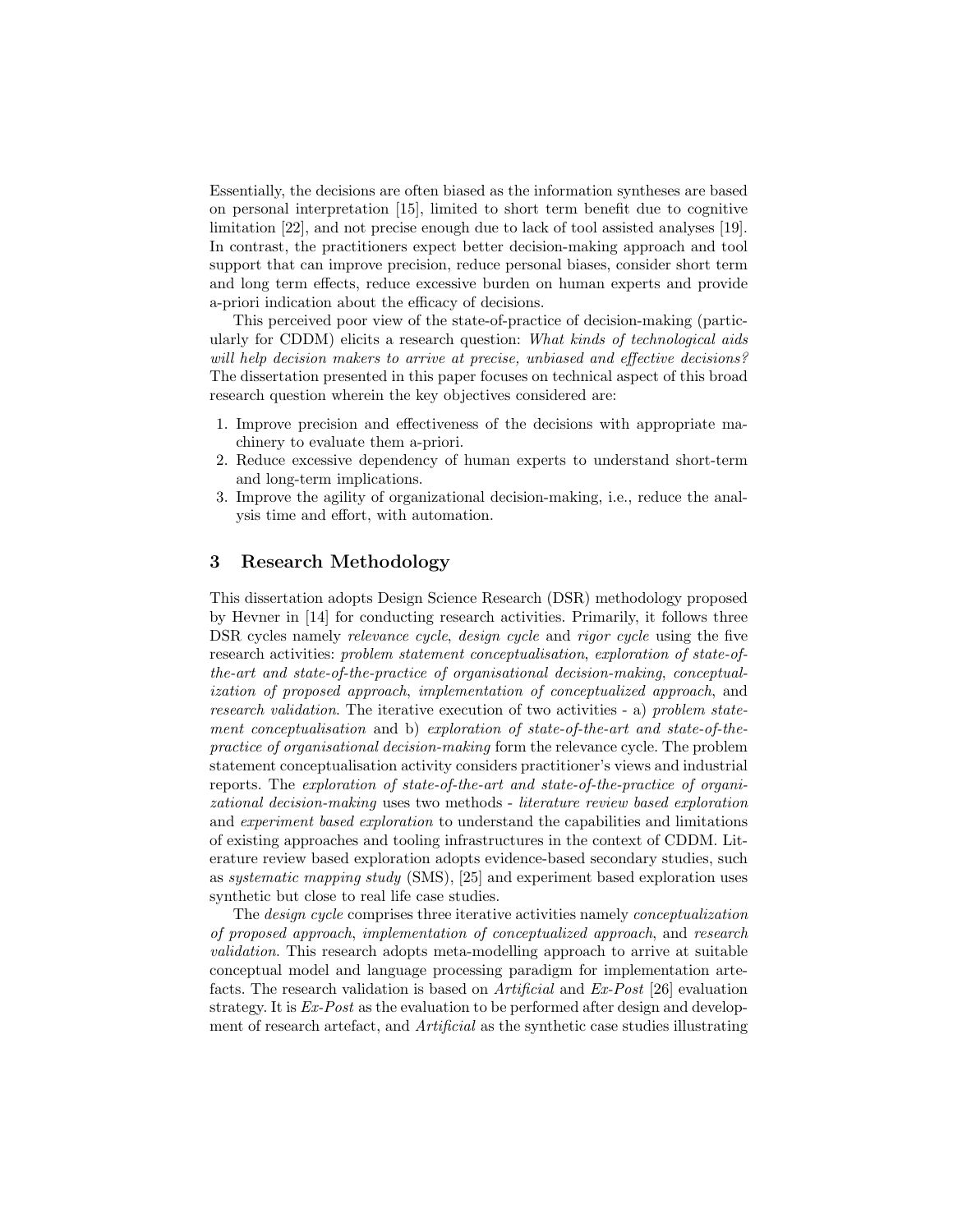scenario from industry and academia to be considered for validating research artefacts.

Finally, the rigor cycle that establishes the connection between research outcomes and knowledge-base to be performed using meta-analyses on multiple Ex-Post evaluations from research validation activities.

### 4 Research Overview

#### 4.1 Problem Statement

A conceptual representation of decisionmaking is depicted in Fig. 1. As shown in the figure, an Organisation has a set of Goals, it publishes set of key performance indicator or Measures. The decision makers analyse, observe or predict Measures and decide appropriate courses of action or Levers incase they find that the Goals are not achievable or not achieved. The key activity of the decision-making is to



Fig. 1. Organisational decision-making

select appropriate Levers for the stated Goals. It is an iterative exploration and evaluation of the available options to find best possible option that has potential to achieve Goals. The efficacy of such exploration depends on two key factors: (i) the ability to capture relevant information about Organisation and its environment, and (ii) the ability to perform  $what\text{-}if$  and if-what analyses, e.g., what will happen in terms of Measures and Goals if specific Lever is applied to Organisation or which Levers can leads to specific Measures, etc.

This dissertation argues that an Organisation can be understood well by analyzing what an enterprise is, how it operates, why it is so, and who are the responsible stakeholders [6]. This hypothesis is principally aligned with the Zachman framework [35]. The enterprise architecture frameworks, such as ToGAF<sup>2</sup>, further advocate the need for a holistic view of an organisation for comprehensive understanding. Thus an ability to establish the relationships between various aspects constitutes a requirement.

Decision-making can progress either top-down or bottom-up. The former is a refinement process wherein the decision-maker begins by specifying enterprise at a coarser level of granularity by ignoring details. Bottom-up decision-making is a converse of top-down with abstraction replacing refinement. Therefore, ability to be cognizant of abstraction and refinement relationships across levels is a critical requirement on enterprise specification.

CDDM puts some special demands on specification in terms of desirable characteristics of organisation that include reactive, adaptable, modular, autonomy, intentional, compositional, uncertainty and temporal as described in Table 1.

<sup>2</sup> https://www.opengroup.org/togaf/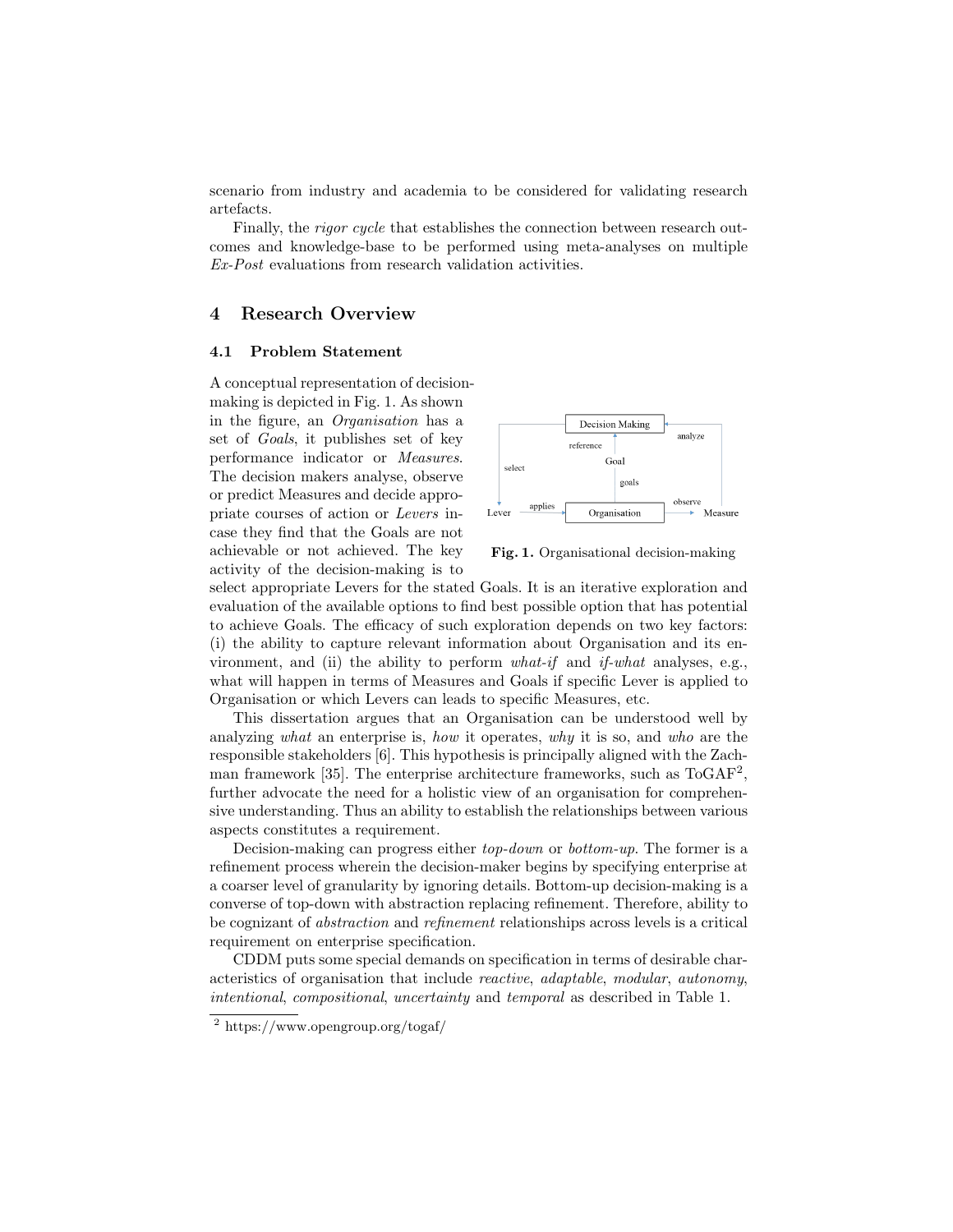|                 | Requirements  | Description                                                 |
|-----------------|---------------|-------------------------------------------------------------|
| Aspects         | Why           | Intentional Specification                                   |
|                 | What          | Structural Specification                                    |
|                 | How           | Behavioural Specification                                   |
|                 | Who           | Specification on stakeholders and responsible human actors  |
| Socio-technical | Modular       | Must encapsulate internal goal, structure and behaviour.    |
|                 | Composable    | Multiple parts should be composed to a consistent whole.    |
|                 | Reactive      | Must respond appropriately to its environment               |
|                 | Autonomy      | Possible to produce output without any external stimulus.   |
|                 | Intentional   | Intent defines the behaviour                                |
|                 | Adaptable     | Adapt itself based on context and situation                 |
|                 | Uncertainty   | Precise intention and behaviour are not known a-priori.     |
|                 | Temporal      | Indefinite time-delay between an action and its response    |
| Analysis        | Visualisation | Support for visualization                                   |
|                 | Machine       | Models that are interpretable by machine (i.e., support for |
|                 | Interpretable | simulation/execution)                                       |
|                 | Quantitative  | Simulation based quantitative analysis                      |
|                 | Qualitative   | Simulation based qualitative analysis                       |

Table 1. Specification and analysis requirements for CDDM

Furthermore, industry practice of decision-making desires precise what-if and if-what analysis for a-priori indication of decision. As a result, ability to assess a decision in qualitative and quantitative manner forms the basis of analysis requirements. A-priori assessment of decisions is suggestive of simulation capability. Table 1 enumerates specification and analysis requirements for CDDM.

#### 4.2 Literature Review and Experiments

The problem definition triggers several research questions, such as: What kinds of modeling abstractions and analysis techniques are available for specifying and analysing different aspects of an organisation? Are they capable of supporting expected characteristics of CDDM? What are the gaps? A series of systematic mapping studies and experiments are conducted to find comprehensive answers to these research questions.

A literature review on Enterprise Modeling (EM) literature using SMS methodology was performed to evaluate their suitability in the context of CDDM [5]. The review concluded with a critical observation that the existing EM techniques are capable of satisfying the expected requirements of CDDM described in Table 1 in parts. The review synthesis led to an exploration on multi-modelling and cosimulation environments involving multiple EM techniques to address CDDM. The exploration is conducted using two approaches: a) a literature review on multi-modelling and co-simulation environments such as DEVS [9], AA4MM [28], AnyLogic [8], and b) an experiment on multi-modelling and co-simulation approach by combining i\* [34], Stock-and-Flow [21] and BPMN [33] tools. The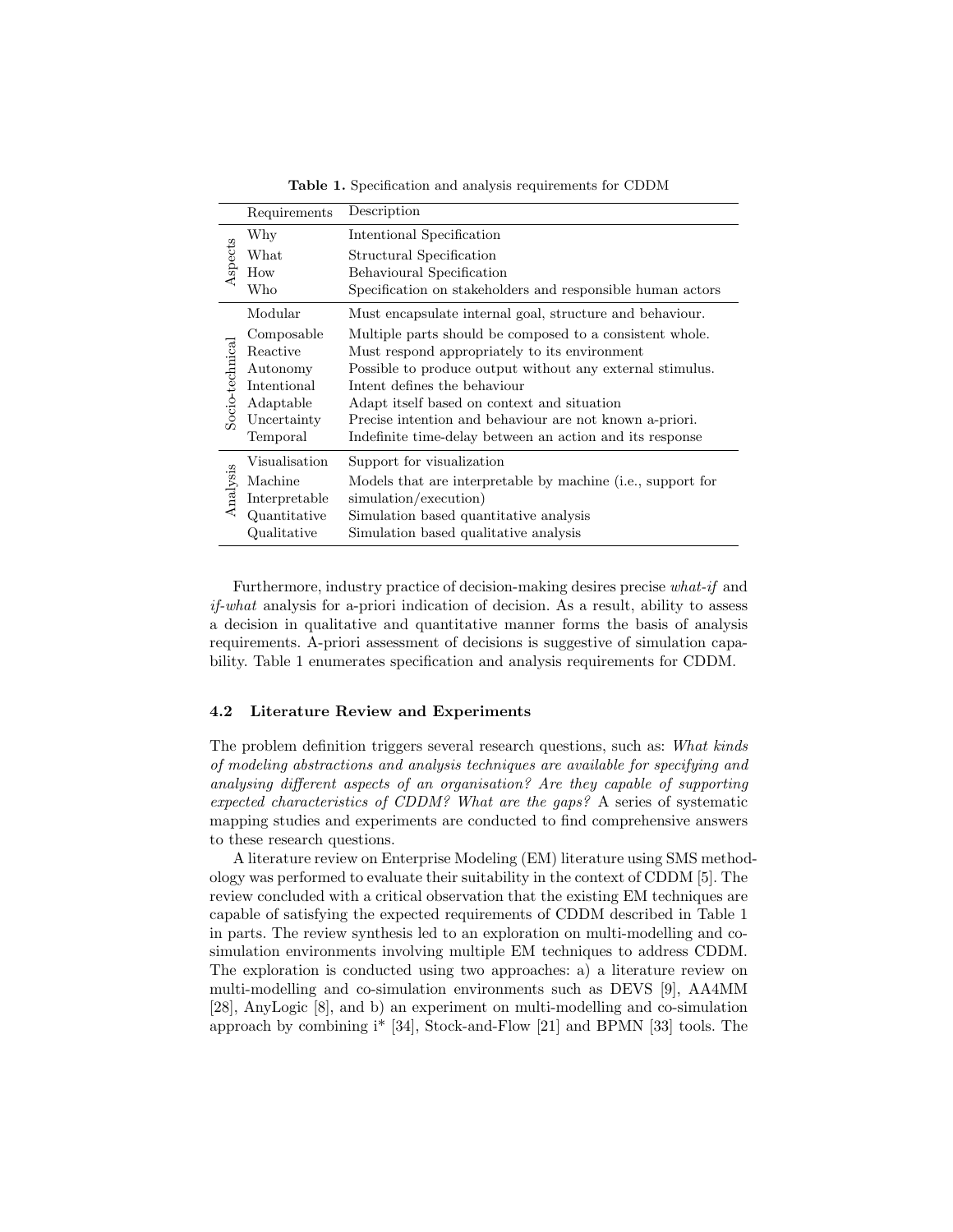research finding, experimental setup and experiences are presented in [16]. Both the literature review and experiment on multi-modelling and co-simulation approach have produced evidences that multi-modelling and co-simulation based approach are largely prone to intrinsic complexity [17] and accidental complexity [16]. Moreover, they lack in expressing several socio-technical characteristics such as autonomy, uncertainty, temporal behaviour and adaptability.

The inadequate support for socio-technical characteristics in EM techniques (in isolation or within multimodeling set up) opens up a scope for exploring the languages and frameworks that are based on actor model of computation [1]. A literature review using SMS methodology on actor language and frameworks discloses their suitability in the context of CDDM. Essentially actor languages (e.g., Erlang [3], SALSA [32], AmbientTalk [31], and Kilim [30]) and



Fig. 2. Conceptual Model

frameworks (e.g., ActorFoundry [4], Scala Actors [13], Akka [2]) are capable of specifying and analysing a range of socio-technical characteristics such as reactive, modular, autonomy, intentional, compositional and emergent behaviour. The identified limitations of actor languages and frameworks are: a) lack of support for the notion of time and uncertainty, b) explicit support for relevant aspects, their relationships such as abstraction and refinement relationships.

#### 4.3 Proposed Approach

This research proposes a conceptual model to describe CDDM and conceptualizes a decision-making platform by using the concepts and technology explored in previous section. The conceptual model and overview of proposed platform definition are described below.

Conceptual Model: An organisation can be viewed as something that responds to a set of events as it goes about achieving its stated goals. Oganisations consist of many autonomous units, organised into dynamically changing hierarchical groups, operating concurrently, and managing goals that affect their behaviour. The structure and behaviour of an organisation are described using a set of concepts as depicted in Fig. 2.

A Unit that represents organisation is an autonomous self-contained functional unit with high coherence and low external coupling. It exposes Goals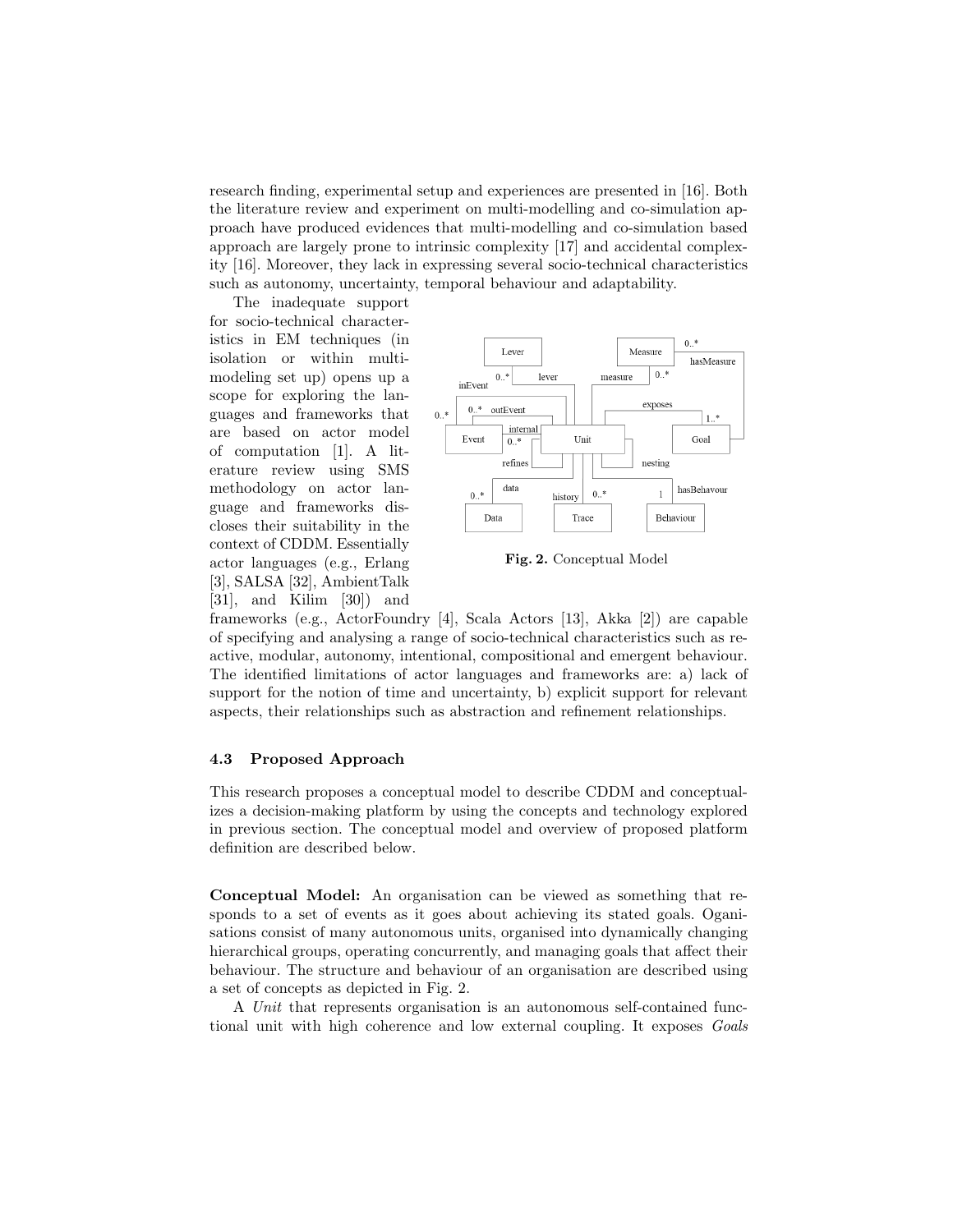

Fig. 3. Decision Making Platform

stating its intention. It interacts with environment through a set of In-Events and Out-Events. Internally it contains a Behaviour, a set of Internal Events and current and previous states of the organisation, i.e. Data and Trace.

A Unit may make use of several contained Units in order to meet the promised goals. The contained units can interact with each other to delegate their responsibilities to others; a unit can also participate in hierarchical composition structure to accomplish wider goals of the organisation. A Unit has a set of Levers and Measures where levers are transformation function and the parameters that can be used for configuration purposes, and measures are meaningful state variables that are exposed to the environment.

Conceptually, elements Unit, Event, Data, Trace and nesting capability of Unit, collectively, specifies the *what* aspect, Goal specifies the *why* aspect, Behaviour specifies the *how* aspect and Unit, as individual, specifies the *who* aspect of an organisation. Event helps to capture reactive nature, the intent is captured using Goal, modularity is achieved through Unit, autonomy is possible due to the concept of Internal Event, and composition can be specified using nesting relation. Also, Unit is adaptable as it can construct and reconstruct its structure; modular as it encapsulates the structure and behaviour of an organisation; intentional as it has its own goals; and compositional as it can be an assembly of Units.

A set of existing concepts are adopted to come up with Unit abstraction. Modularisation and reflective unit hierarchy are taken from fractal component models [7]. Goal-directed reactive and autonomous behaviour can be traced to agent behaviour. Defining states in terms of a type model is borrowed from UML. An event driven architecture [23] supports flexible interactions between components, and the concept of intentional modelling [34] is adopted to enable specification of component goals.

Decision Making Platform: A high-level platform definition is depicted in Fig. 3. Platform supports two languages namely Decision Making Specification Language (DMSL) and Execution Language (EL). DMSL concretises proposed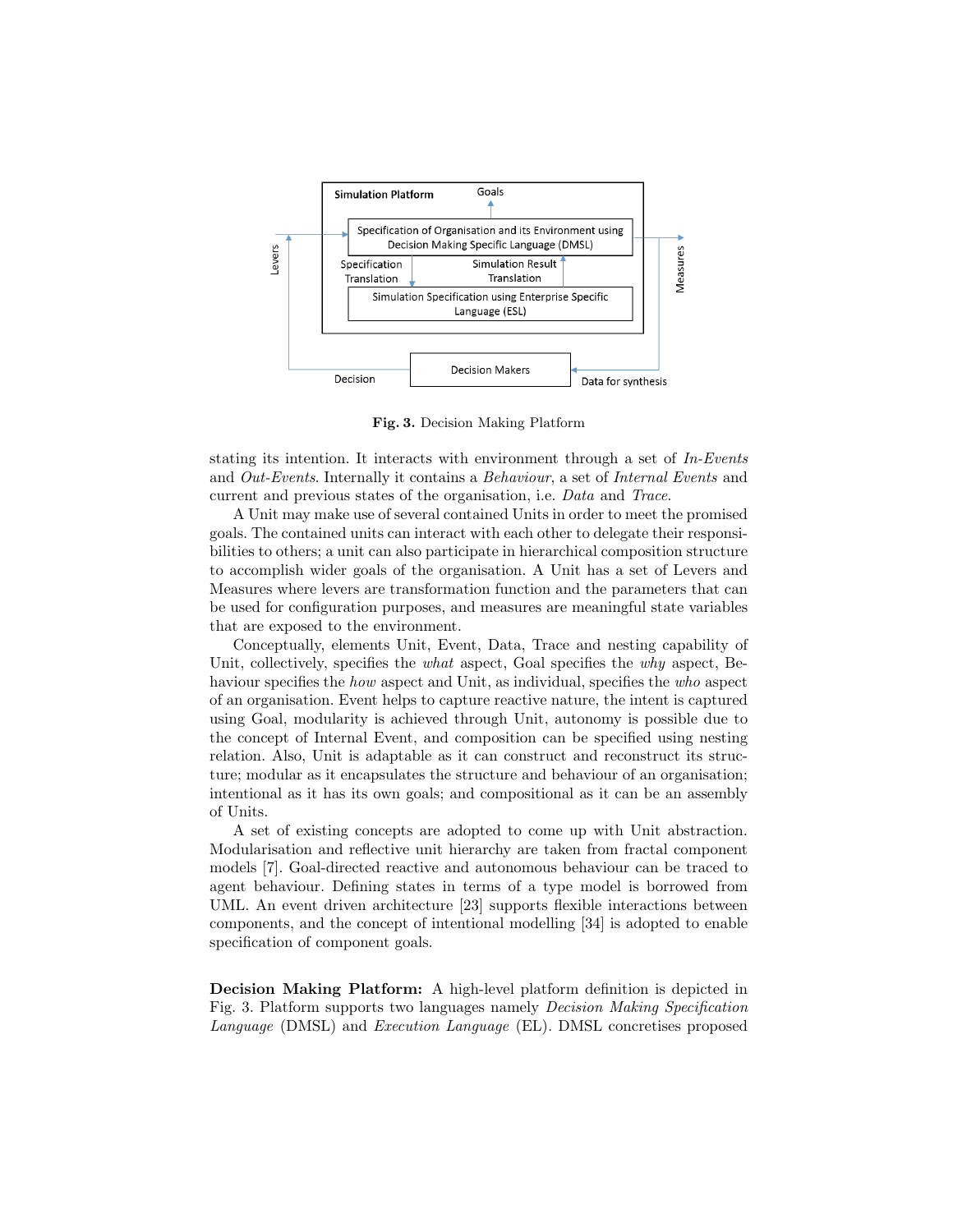conceptual model to specify the CDDM instances. It specifies the organisation, possible levers, expected measures and the environment where an organisation operates. DMSL also specifies various aspects of organisations in relatable form, the socio-technical characteristics and the various relationships such as abstraction and refinement as described in Table 1. Execution language is executable specification to perform *what-if* and *if-what* analyses.

DMSL uses the concepts borrowed from actor model of computation, eventdriven systems, declarative rules, goal specification, conventional class model, linear temporal logic and theory of uncertainty. As part of overarching research initiative, a language termed as enterprise specification language (ESL) is designed and prototyped by extending actor model of computation with the notion of time and uncertainty. This dissertation plan to use ESL as underlying execution machinery by supporting adequate mappings to translate DMSL to ESL. Proposed platform definition uses primitive statistical tools to interpret and visualize simulation results of ESL.

#### 4.4 Validation Plan

The research outcome will be validated using two synthetic near real-life casestudies: a) a case study on *software service provisioning organisation*, and b) case study on academic institution. The case study on software service provisioning organisation (as illustrated in [16]) focuses on improving the revenue of an organisation by exploring possible levers such as project selection, recruitment strategy and investment of tooling infrastructure. The case study on academic institution explores the possibility of improving university ranking by deciding appropriate levers such as research collaboration, teaching and research ratio, PhD student intake, staff selections, etc.

## 5 Conclusion

The research presented in this paper is part of an overarching research agenda of an industrial research organisation that aims to develop a business facing platform as an aid to the decision makers to arrive at precise, unbiased, evidence based decisions. It also aims to reduce the excessive human dependency and improve the agility of the decision-making process. This dissertation focuses on the technical aspect of overarching research agenda by introducing a language to specify decision-making instances and simulation platform to evaluate the efficacy of the possible decisions.

Till date, the problem statement is defined by evaluating industrial reports and its relevance is validated though a list of publications [18, 17, 16, 6]. The research scope and contributions are identified using literature reviews and experiments on various options that have the potential to realise decision-making platform. The literature review on Enterprise Modelling technique is presented in [5] and experiments of multi-modelling option is presented in [16]. The hypotheses and conceptual model are presented in [16, 6]. Definition of DSML and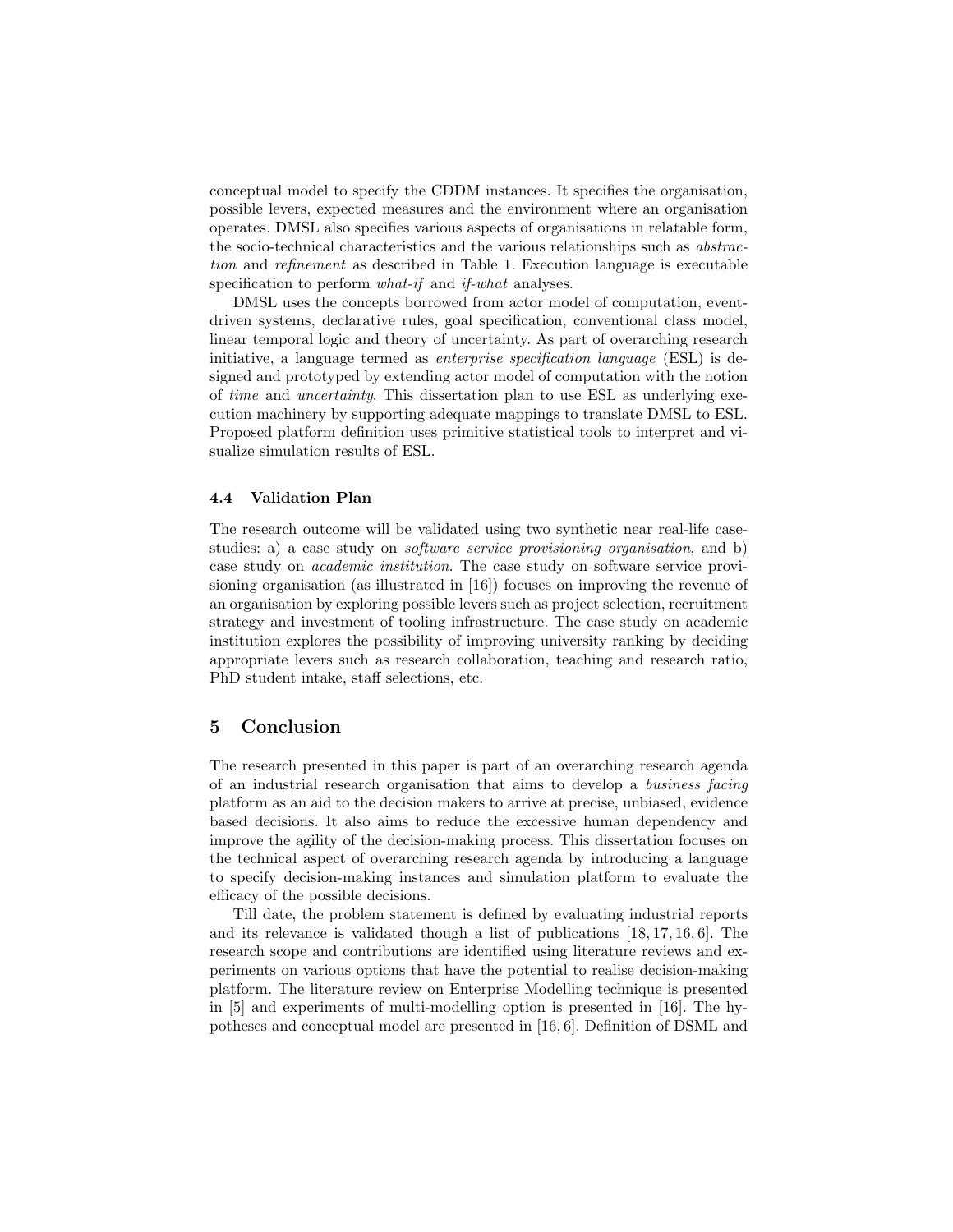exploration of candidate execution language are ongoing activities. As next step, this research will also focus on game theoretic approach, competition and collaboration aspects for better decision-making. A recommendation system for guided simulation using appropriate technique such as genetic algorithm to be explored in this research.

## References

- 1. Agha, G.A.: Actors: A model of concurrent computation in distributed systems. Tech. rep., DTIC Document (1985)
- 2. Allen, J.: Effective akka. " O'Reilly Media, Inc." (2013)
- 3. Armstrong, J.: Erlang a survey of the language and its industrial applications. In: Proc. INAP. vol. 96 (1996)
- 4. Astley, M.: The actor foundry: A java-based actor programming environment. University of Illinois at Urbana-Champaign: Open Systems Laboratory (1998)
- 5. Barat, S., Kulkarni, V., Clark, T., Barn, B.: Enterprise modeling as a decision making aid: A systematic mapping study. In: 9th IFIP WG 8.1 Working Conference on The Practice of Enterprise Modeling (PoEM), Skovde, Sweden (2016)
- 6. Barat, S., Kulkarni, V., Clark, T., Barn, B.: A simulation-based aid for organisational decision-making. In: ICSOFT-EA 2016: 11th International Conference on Software Engineering and Applications (2016)
- 7. Barros, T., Ameur-Boulifa, R., Cansado, A., Henrio, L., Madelaine, E.: Behavioural models for distributed fractal components. annals of telecommunications-annales des télécommunications  $64(1-2)$ , 25–43 (2009)
- 8. Borshchev, A.: The big book of simulation modeling: multimethod modeling with AnyLogic 6. AnyLogic North America Chicago (2013)
- 9. Camus, B., Bourjot, C., Chevrier, V.: Combining devs with multi-agent concepts to design and simulate multi-models of complex systems (wip). In: Proceedings of the Symposium on Theory of Modeling & Simulation: DEVS Integrative M&S Symposium. pp. 85–90 (2015)
- 10. Conrath, D.W.: Organizational decision making behavior under varying conditions of uncertainty. Management Science 13(8), B–487 (1967)
- 11. Cyert, R.M., March, J.G., et al.: A behavioral theory of the firm. Englewood Cliffs, NJ 2 (1963)
- 12. Daft, R.: Organization theory and design. Nelson Education (2012)
- 13. Haller, P., Odersky, M.: Scala actors: Unifying thread-based and event-based programming. Theoretical Computer Science 410(2), 202–220 (2009)
- 14. Hevner, A., March, S.T., Park, J., Ram, S.: Design science in information systems research. MIS quarterly 28(1), 75–105 (2004)
- 15. Kahneman, D., Lovallo, D., Sibony, O.: Before you make that big decision. Harvard business review 89(6), 50–60 (2011)
- 16. Kulkarni, V., Barat, S., Clark, T., Barn, B.: Toward overcoming accidental complexity in organisational decision-making. In: Model Driven Engineering Languages and Systems (MODELS). pp. 368–377 (2015)
- 17. Kulkarni, V., Barat, S., Clark, T., Barn, B.: Using simulation to address intrinsic complexity in multi-modelling of enterprises for decision making. In: Proceedings of the Conference on Summer Computer Simulation. pp. 1–11 (2015)
- 18. Kulkarni, V., Barat, S., Clark, T., Barn, B.: A wide-spectrum approach to modelling and analysis of organisation for machine-assisted decision-making. In: Workshop on Enterprise and Organizational Modeling and Simulation. pp. 87–101 (2015)